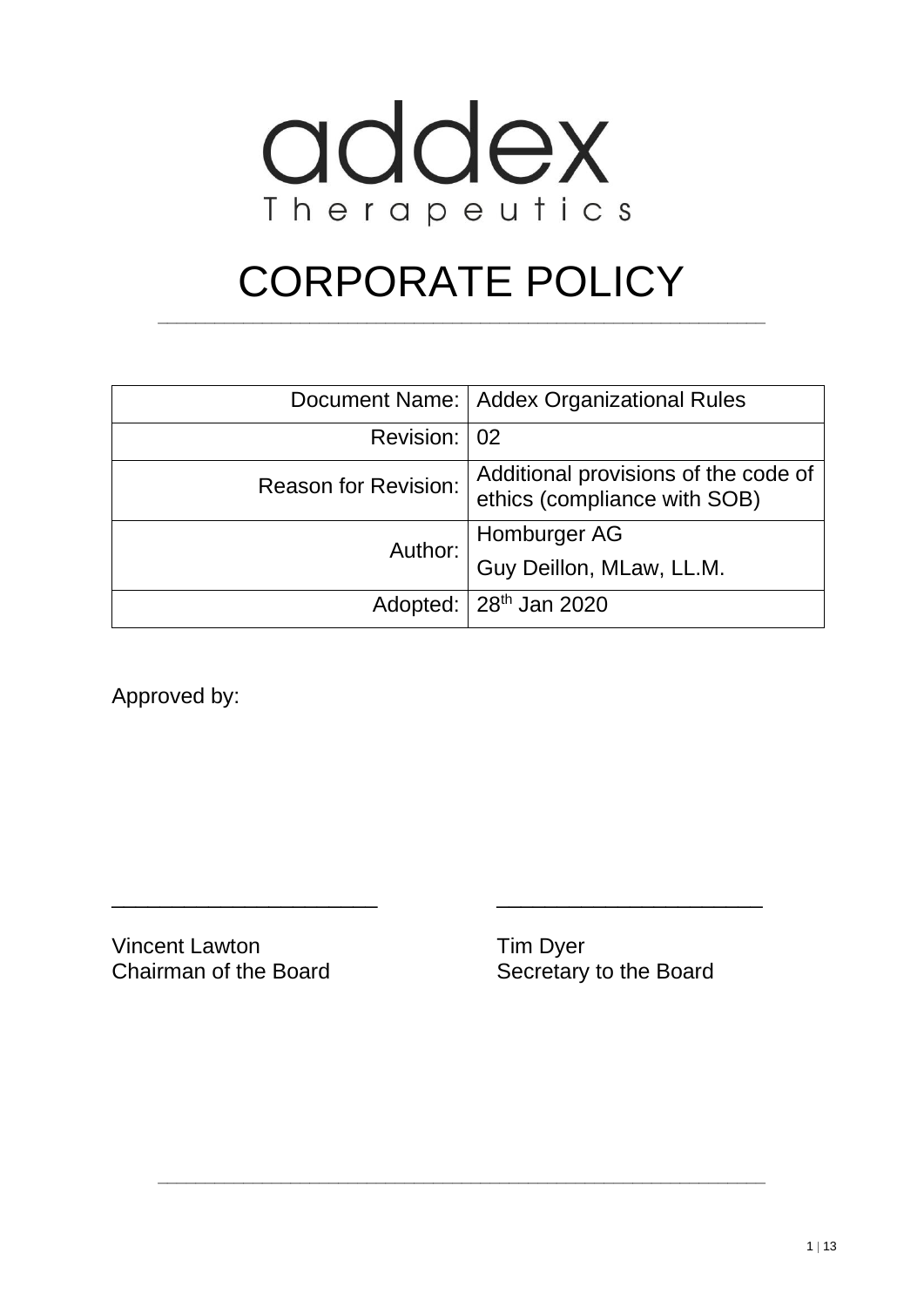

# **TABLE OF CONTENTS**

| 1.             |                                                             |  |
|----------------|-------------------------------------------------------------|--|
| 2.             |                                                             |  |
| 3.             |                                                             |  |
| 3.1            |                                                             |  |
| 3.2            |                                                             |  |
| 3.3            |                                                             |  |
| 3.4            |                                                             |  |
| 3.5            |                                                             |  |
| 3.6            |                                                             |  |
| 3.7            |                                                             |  |
| 3.8            |                                                             |  |
| 3.9            |                                                             |  |
| 3.10           |                                                             |  |
| 3.11           |                                                             |  |
| $\mathbf{4}$ . |                                                             |  |
| 4.1            |                                                             |  |
| 4.2            |                                                             |  |
| 4.3            |                                                             |  |
| 4.4            |                                                             |  |
| 5.             |                                                             |  |
| 5.1            |                                                             |  |
| 5.2            |                                                             |  |
| 5.3            |                                                             |  |
| 5.4            |                                                             |  |
| 6.             |                                                             |  |
| 6.1            |                                                             |  |
| 6.2            |                                                             |  |
| 6.3            |                                                             |  |
| 6.4            |                                                             |  |
| 7.             |                                                             |  |
| 7.1            |                                                             |  |
| 7.2            |                                                             |  |
| 7.3            |                                                             |  |
| 8.             |                                                             |  |
| 8.1            |                                                             |  |
| 8.2            |                                                             |  |
| 8.3            |                                                             |  |
| 8.4            | Code of Ethics for the CEO and Senior Financial Officers 11 |  |
| 9.             |                                                             |  |
| 10.            |                                                             |  |
| 11.            |                                                             |  |
| 11.1           |                                                             |  |
| 11.2           |                                                             |  |
| 11.3           |                                                             |  |
| 11.4           |                                                             |  |
| 12.            |                                                             |  |
|                |                                                             |  |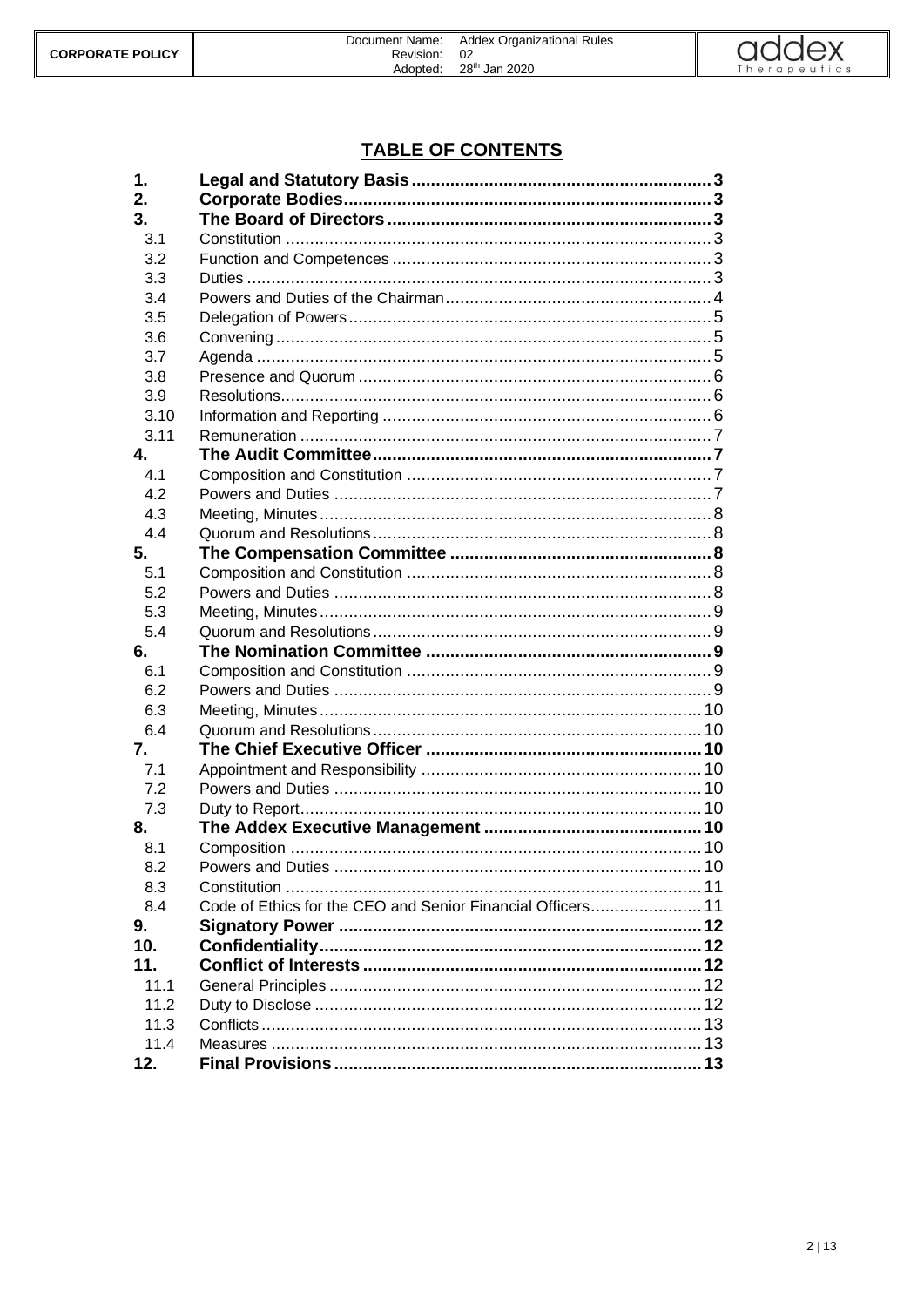# <span id="page-2-0"></span>**1. Legal and Statutory Basis**

Based on Art. 716b of the Swiss Code of Obligations (**CO**) and Art. 19 of the Articles of Association, the Board of Directors of Addex Therapeutics Ltd (the **Company**) adopts these Organizational Rules (the **Organizational Rules**).

The Organizational Rules define the organization, operation and powers and responsibilities of the corporate bodies of the Company, as well as the principles for the governance of the Addex Group (the **Group**).

# <span id="page-2-1"></span>**2. Corporate Bodies**

The corporate bodies of the Company are:

- the board of directors (the **Board**) and the members of the Board (the **Directors**);
- the chairman (the **Chairman**) and secretary (the **Secretary**) of the Board;
- the chief executive officer (the **CEO**) and the Addex Executive Management (the **AEM**); and
- if constituted, the standing committees of the Board (the **Committees**), i.e. the Audit Committee (the **AC**), the Compensation Committee (the **CC**) and the Nomination Committee (**NC**).

# <span id="page-2-2"></span>**3. The Board of Directors**

## <span id="page-2-3"></span>**3.1 Constitution**

The members of the Board of Directors and the Chairman are elected by the annual general meeting of shareholders. Should the position of Chairman become vacant during the year, the members of the Board of Directors will elect from its members an Interim Chairman. The Board further appoints the Secretary who does not need to be a Director. The Committees may designate their own secretaries.

## <span id="page-2-4"></span>**3.2 Function and Competences**

The Board is, subject to the advisory functions, the legal and statutory duties and competences of the Company's general shareholders' meeting and the statutory auditors, the supreme executive body of the Company. The Board is further responsible for the ultimate supervision of the Group.

The Board shall have authority to perform all acts which the business purpose of the Company may entail.

The Board shall have authority to pass resolutions in all matters which are not reserved to the meeting of shareholders by law, the Articles of Association (Art. 698 and 716 CO) or these Organizational Rules.

## <span id="page-2-5"></span>**3.3 Duties**

The Board has, in particular, the following non-delegable and inalienable duties (Art. 716b CO and 19 of the Articles of Association):

- 1. the ultimate direction of the Company and the Group and the issuance of the necessary instructions;
- 2. the determination of the organization of the Company, including the adoption and revision of the Organizational Rules;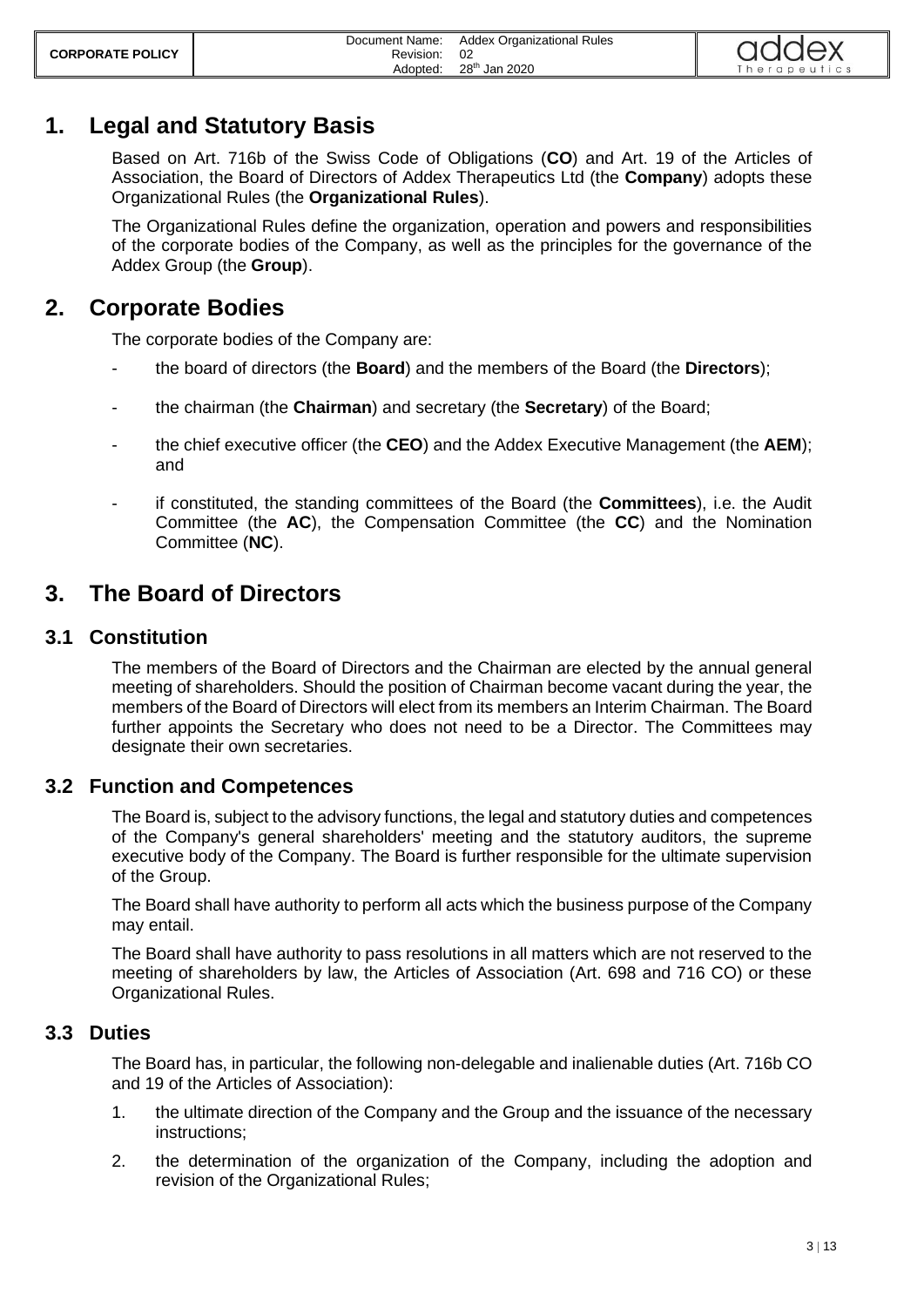- 3. the organization of the accounting system, the financial control and the financial planning;
- 4. the appointment, remuneration and dismissal of the CEO of the company and of managers directly reporting to the CEO, as well as the determination of their signatory power;
- 5. the ultimate supervision of the persons entrusted with management of the Company, specifically in view of their compliance with the law, the Articles of Association, the Organizational Rules and directives given from time to time by the Board;
- 6. the preparation of the business report, the preparation for the meetings of shareholders and the implementation of the resolutions adopted by the meeting of shareholders;
- 7. the notification of the judge if liabilities exceed assets.
- 8. the passing of resolutions regarding the supplementary contribution for shares not fully paid-in (Art. 634a CO);
- 9. the passing of resolutions concerning an increase in share capital to the extent that such power is vested in the Board (Art. 651 al. 4 CO), and of resolutions concerning the confirmation of capital increases and corresponding amendments to the Articles of Association (Art. 651a, 652g, 652h, 653g and 653h CO), as well as making the required report on the capital increase;
- 10. the non-delegable and inalienable duties and powers of the Board pursuant to the Swiss Merger Act and any other law;
- 11. the examination of the necessary qualifications of the auditors.

In addition, the Board has the following exclusive power and duties:

- 12. the adoption of, and any amendments or modifications (except for immaterial changes) to, any equity incentive plan, stock option agreement, restricted stock purchase agreement, etc.
- 13. the decisions regarding entering into any financing arrangement in excess of CHF 2 million including loan agreements, credit lines, letters of credit or capitalized leases;
- 14. the issuance of convertible debentures, debentures with option rights or other financial market instruments;
- 15. the approval of the business strategy and the approval and adoption of the budget of the Company;
- 16. decisions or actions in excess of CHF 1 million which are not in accordance with the budget;
- 17. the approval of any recommendation made by any of the Committees.

The Board may entrust some or several of its members, as individuals or as members of a committee, with the duty to prepare and carry out its resolutions or to supervise certain matters. The Board keeps its members duly informed on these matters.

## <span id="page-3-0"></span>**3.4 Powers and Duties of the Chairman**

The Chairman has the following powers and duties:

- 1. to organize and prepare the agenda for the meetings of the shareholders and of the Board;
- 2. to convene the meetings of the shareholders;
- 3. to preside over the meetings of the shareholders and of the Board.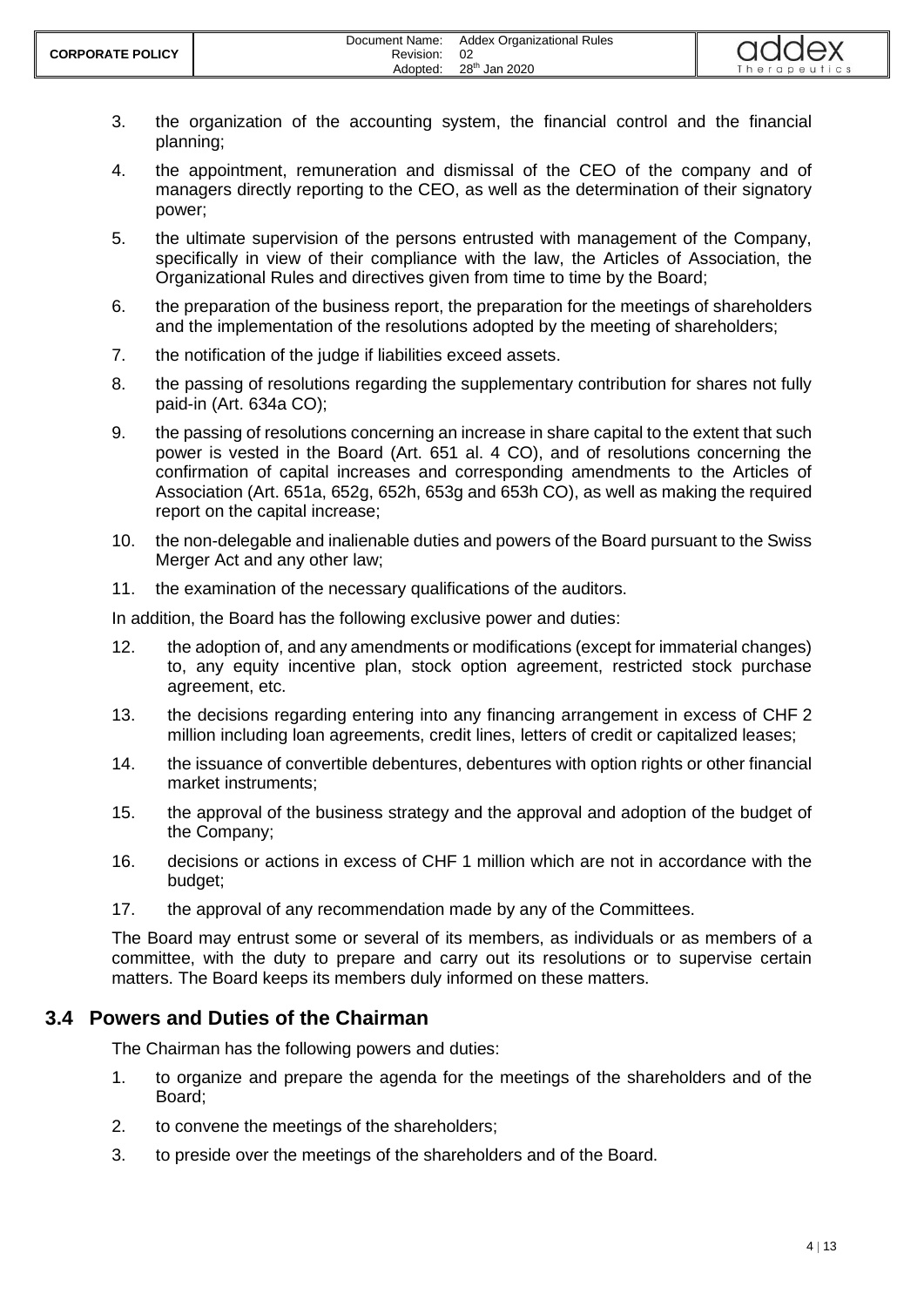Should the Chairman be unable to exercise his functions, his/her functions shall be assumed by the Interim Chairman, or if the latter should also be unable, another Director appointed by the Board, to the extent permitted by law.

## <span id="page-4-0"></span>**3.5 Delegation of Powers**

The Board herewith delegates to the CEO all other duties, including the preparation and implementation of the Board resolutions as well as the supervision of particular aspects of the business in the sense of Art. 716a para. 2 CO, as well as the management of the Company and the Group in the sense of Art. 716b CO.

The Board may, upon giving appropriate notice to the corporate body to whom it has delegated any of its powers and duties, re-assume responsibility for such powers and duties. Similarly, the Board may, upon giving appropriate notice, delegate such powers and duties to any other corporate body or persons as it may from time to time deem appropriate.

## <span id="page-4-1"></span>**3.6 Convening**

The Board shall meet 4-5 times per year or as often as necessary, but in any event at least three times per year.

The Chairman or, if he is not in a position to do so, the Interim Chairman or the Secretary on their behalf convenes the meeting. In addition, each Director can, by stating the reasons and the items to be placed on the agenda, request the Chairman, to convene a meeting. In such event the Chairman or, if he is not in a position to do so, the Interim Chairman or the Secretary on their behalf shall convene the meeting within 14 days after receipt of the respective demand.

Notice of meetings shall be given at least 10 days in advance in writing by any suitable means (e.g., email, telefax). In urgent cases a meeting may be held on 48 hours notice. Any Director who is unable to attend a meeting in person shall have the right to attend the meeting by means of telephone or video conference so that all persons so participating and attending such meeting in person can hear and be heard by all others so participating and attending. The Board may take without a meeting any action it would be permitted to take at a meeting by a written consent signed by each Director.

Meetings of the Board may be held by telephone-conference or other means of direct communication.

In the event that the Board is to resolve on the certification of a capital increase or on supplementary contributions for shares not fully paid-in, as well as on the subsequent amendment of the Articles of Association (Art. 652g and 634a CO), no invitations have to be sent out and any of the Directors shall be authorized to make the respective certifications before the notary public.

## <span id="page-4-2"></span>**3.7 Agenda**

The items on the agenda of the meetings of the Board shall be determined by the Chairman after consultation with the CEO.

The agenda of the meetings shall be communicated to the Directors when the convening occurs and shall be accompanied by the materials belonging to the items on the agenda.

Each Director is entitled to request that further items be put on the agenda provided that such items are submitted to the Chairman not later than 5 (five) days before the meeting. In such event, the Chairman shall communicate the additional items on the agenda to the other Directors before the beginning of the meeting.

No resolution shall be taken on items which were not on the agenda of the meeting unless every Director is present at the meeting and consents to the proposed resolution.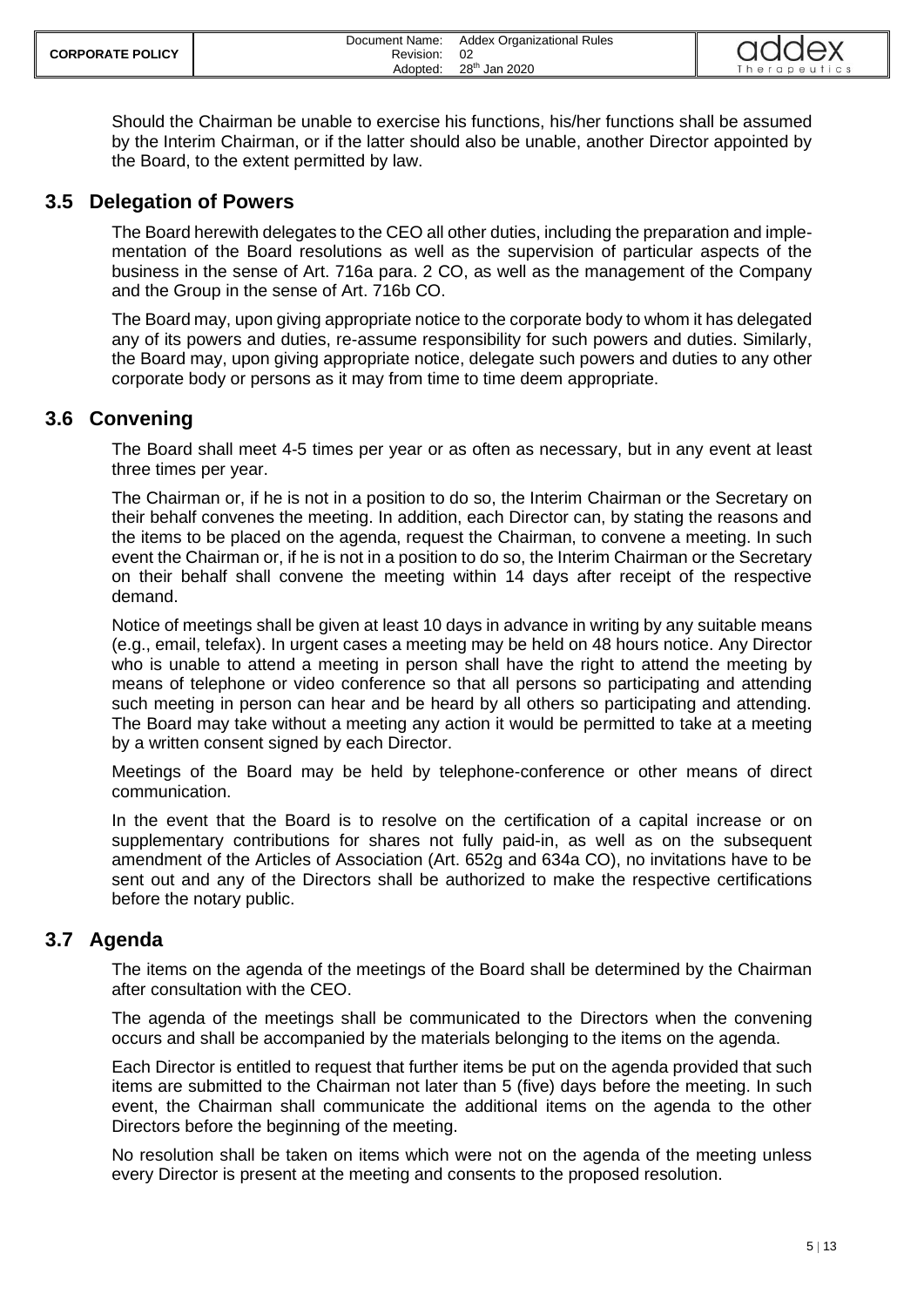## <span id="page-5-0"></span>**3.8 Presence and Quorum**

The Chairman or, if he is not in a position to do so, the Interim Chairman or any other Director, shall direct the debate during the meeting and determine the non-members who may attend as guests the meetings as such or the deliberation of particular items on its agenda.

The Board may pass resolutions when the majority of the Directors are present. Absent Directors cannot be represented.

No quorum is required if the meeting is called to

- certify an increase of capital or supplementary contributions for shares not fully paid-in, and to effect the amendment of the Articles of Association related thereto pursuant to Art. 651a, 652g, 653g and 634a CO;
- approve the execution of a merger agreement in case of a simplified merger pursuant to Art. 23 of the Swiss Merger Act;
- approve the execution of a transfer agreement pursuant to Art. 70 of the Swiss Merger Act in case that the transferred assets do not exceed 10% of the total assets of the Company.

The CEO shall be entitled to attend every meeting of the Board and to participate in its debate and deliberations with the exception of executive sessions. However, he shall not be entitled to vote, unless he is a member of the Board.

## <span id="page-5-1"></span>**3.9 Resolutions**

Resolutions of the Board shall be adopted by a majority of the votes cast. In case of a tie, the Chairman has the casting vote.

Resolutions on any given motion by written or telecommunicated (telefax, telex, email) votes shall be permissible, but need to be properly minuted. Resolutions may also be passed by written or telecommunicated (telefax, telex, email) consent to a motion unless a Director requests oral deliberation.

Minutes shall be kept of the deliberations and resolutions of the Board. The minutes shall contain a summary of the deliberations and the resolutions with the result of the vote. The minutes shall be signed by the Chairman and the Secretary. They shall be approved by the Board at the next meeting. Minutes shall also be kept if the Board consists only of a sole member.

## <span id="page-5-2"></span>**3.10 Information and Reporting**

Each Director shall be entitled to request information concerning all affairs of the Company. In the meetings, all Directors and all persons entrusted with the management of the Company's business shall furnish the requested information.

Outside the meetings of the Board, each Director may request information from the persons entrusted with the management of the Company's business concerning the course of business and, upon authorization by the Chairman, concerning particular aspects thereof. In such case, he/she shall address a written request to the Chairman indicating the reasons for his/her request.

To the extent necessary to fulfil his duties, each Director may request that the Chairman authorize the inspection of the books and records of the Company. If the Chairman rejects a request for information, hearing or inspection, the Board shall decide whether to grant such request.

Notwithstanding the foregoing, individual resolutions of the Board may confer upon the Directors additional rights to request information and inspection.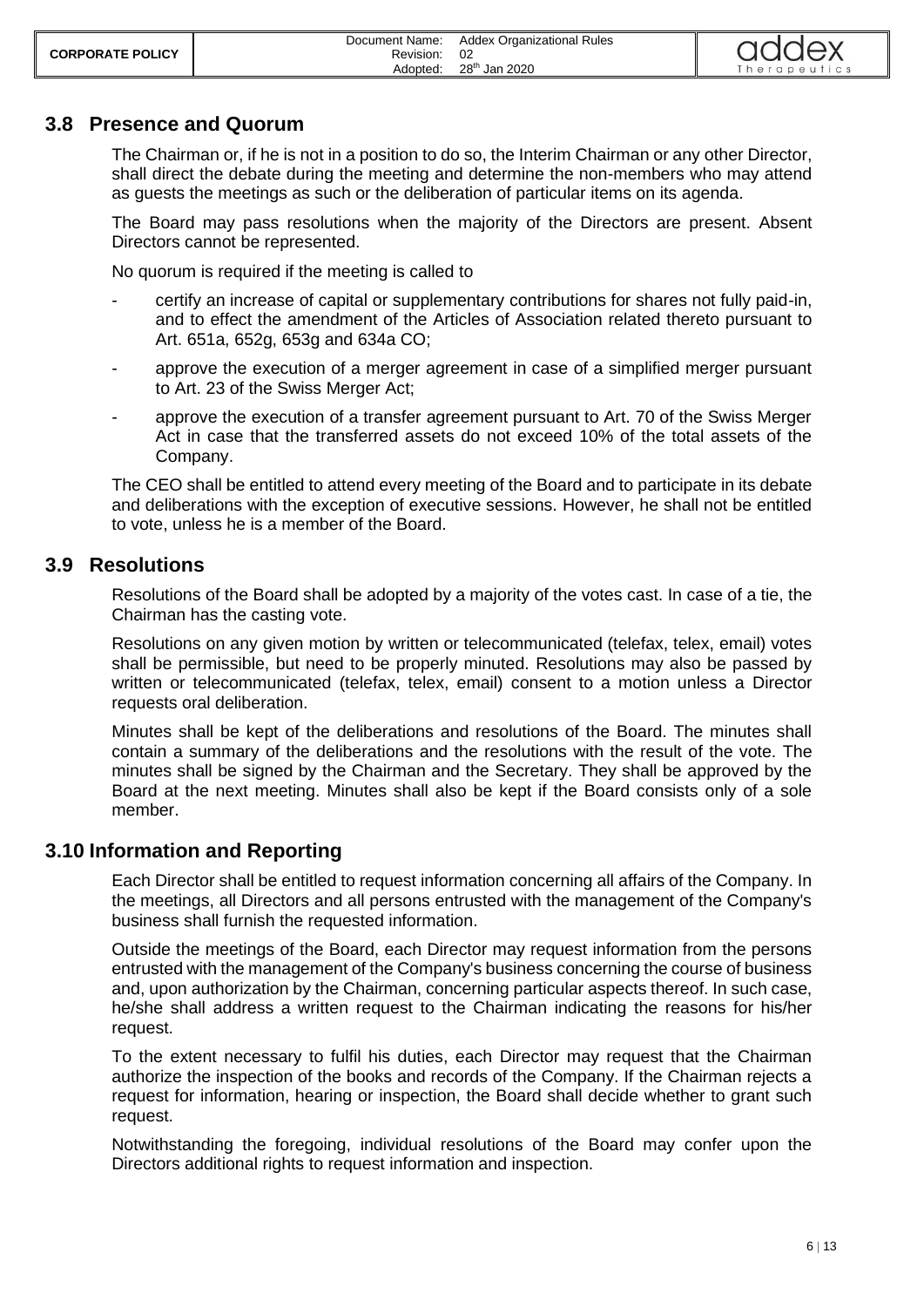| <b>CORPORATE POLICY</b> | Document Name:<br>Revision: | <b>Addex Organizational Rules</b> | addex        |
|-------------------------|-----------------------------|-----------------------------------|--------------|
|                         | Adopted:                    | 28 <sup>th</sup> Jan 2020         | Therapeutics |

#### <span id="page-6-0"></span>**3.11 Remuneration**

The Board determines the amount of the fixed remuneration of its members, taking into account their respective responsibilities, experience and the time which they invest in their activity as members of the Board. Extraordinary assignments or work which a Director accomplishes outside of his/her activity as a Director shall be specifically remunerated. Such remuneration shall be approved by the Board and the total annual remuneration of the Board shall be approved by the shareholders at the annual general meeting.

In addition, the Directors shall be reimbursed all reasonable cash expenses properly incurred by them in the discharge of their duties, including their reasonable expenses of traveling to and from the meetings of the Board, committee meetings and meetings of shareholders.

# <span id="page-6-1"></span>**4. The Audit Committee**

## <span id="page-6-2"></span>**4.1 Composition and Constitution**

Should the Board elect to constitute an AC then the AC consists of three non-executive and independent Directors. The members have to be financially literate.

For the purpose of these Organizational Rules, a "non-executive" Director shall be a Director who does not perform any line management function within the Company; an "independent" Director shall be a non-executive Director and a Director who never was or was more than three years ago a member of the executive management and who has no or comparatively minor business relations with the Company.

The members of the AC shall be appointed, as a rule, for the entire duration of their mandate as Directors and shall be re-eligible.

The AC constitutes itself, including shall appoint a chairman, each year at its first meeting after the annual general meeting of shareholders.

## <span id="page-6-3"></span>**4.2 Powers and Duties**

The AC has following powers and duties:

- (a) with respect to the statutory auditors and group auditors:
- to review and assess the effectiveness of the statutory auditors and the group auditors (**Auditors**), in particular their independence from the Company. In connection therewith, it reviews in particular additional assignments given by the Company or its subsidiaries. The AC may issue binding regulations or directives in connection with such additional assignments;
- to review and assess the scope and plan of the audit, the examination process and the results of the audit and to examine whether the recommendations issued by the Auditors have been implemented by management;
- to review the Auditors' reports, to discuss their contents with the Auditors and with the management;
- to approve the terms and conditions of the engagement of the Auditors.
- (b) with respect to internal audit and risk management, to the extent implemented:
- to review the effectiveness of the internal audit function, its professional qualifications, resources and independence and its cooperation with external audit;
- to approve the annual internal audit concept and the annual internal audit report, including the responses of the management thereto;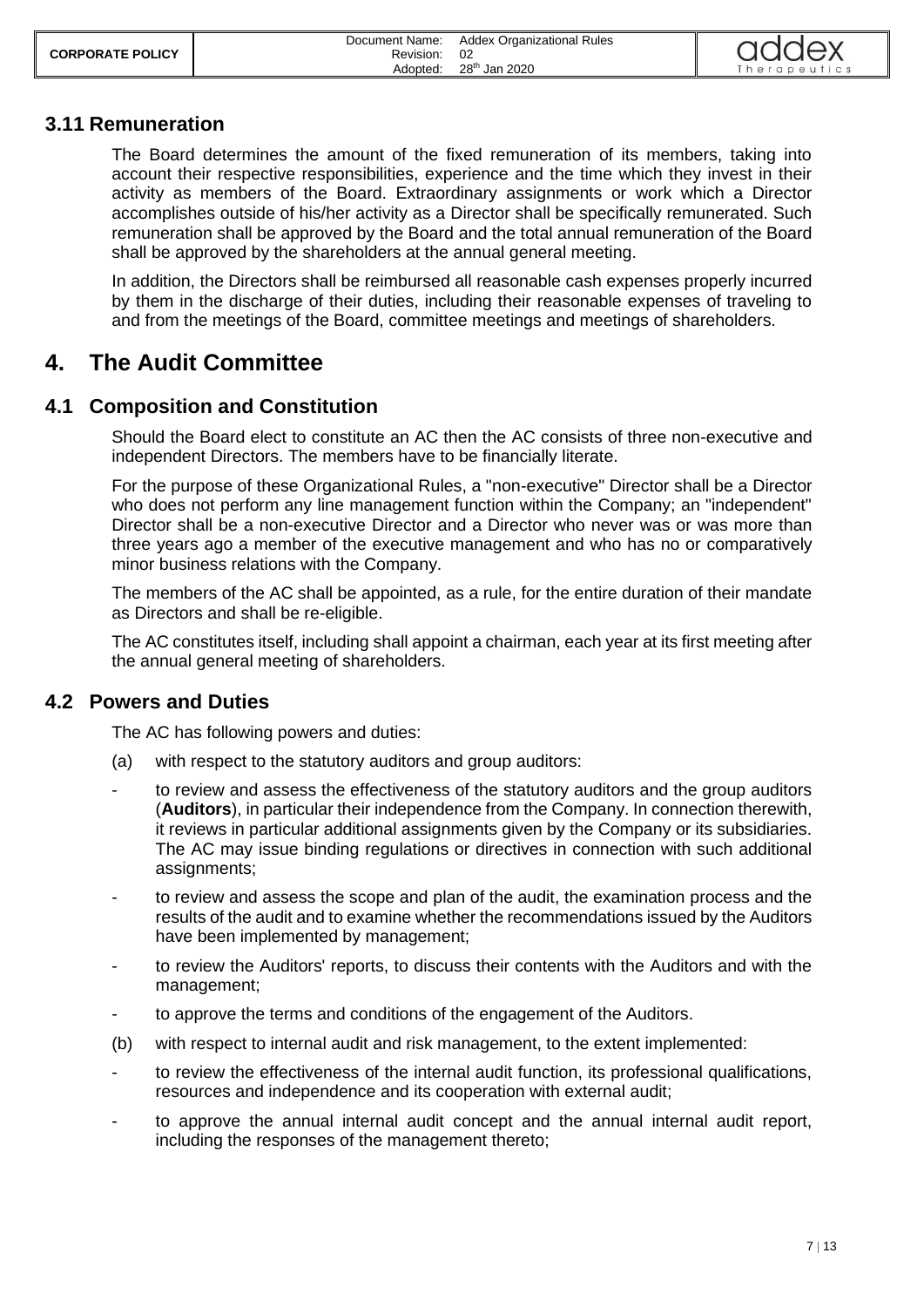- to assess the risk assessment established by the management and the proposed measures to reduce risks;
- to assess the state of compliance with norms within the Company.
- (c) with respect to accounting principles and control mechanism:
- to review in cooperation with the Auditors, the CEO and the Chief Financial Officer (the **CFO**) whether the accounting principles and the financial control mechanism of the Company and its subsidiaries are appropriate in view of the size and complexity of the Group.
- (d) with respect to financial statements:
- to review the annual and interim statutory and consolidated financial statements intended for publication. It should discuss these with the CFO and the head of internal audit and, separately, with the head of external audit;
- to make a proposal to the Board with respect to these annual and interim statutory and consolidated financial statements; the responsibility for approving the annual financial statements remains with the Board.

The Board may entrust the AC with additional duties in financial matters, e.g. the analysis of the financial consequences of specific transactions or specific events.

In discharging its responsibilities, the AC shall have unrestricted access to the Company's and the Group's management, books and records.

<span id="page-7-0"></span>The AC shall regularly report to the Board on its findings and propose appropriate actions.

## **4.3 Meeting, Minutes**

The AC shall meet as often as necessary, and at the written (e.g. email) request of any of its members.

<span id="page-7-1"></span>It shall keep its own minutes.

## **4.4 Quorum and Resolutions**

The AC shall pass resolutions when the majority of its members are present. Resolutions of the AC shall be adopted by a majority of the votes cast. In case of a tie, the chairman of the AC has the casting vote**.**

# <span id="page-7-2"></span>**5. The Compensation Committee**

## <span id="page-7-3"></span>**5.1 Composition and Constitution**

The CC consists of a minimum of two Directors, the majority of which shall be non-executive and independent as defined under Section 4.1.

The members of the CC shall be appointed, as a rule, for the entire duration of their mandate as Director and shall be re-eligible.

The CC is elected by the shareholders at the annual general meeting. The Board shall appoint a chairman of the CC, each year at its first meeting after the annual meeting of shareholders.

## <span id="page-7-4"></span>**5.2 Powers and Duties**

The CC has the following powers and duties:

to review and assess on a regular basis the remuneration system of the Company and the Group (including the management incentive plans) and to make proposals in connection thereto to the Board;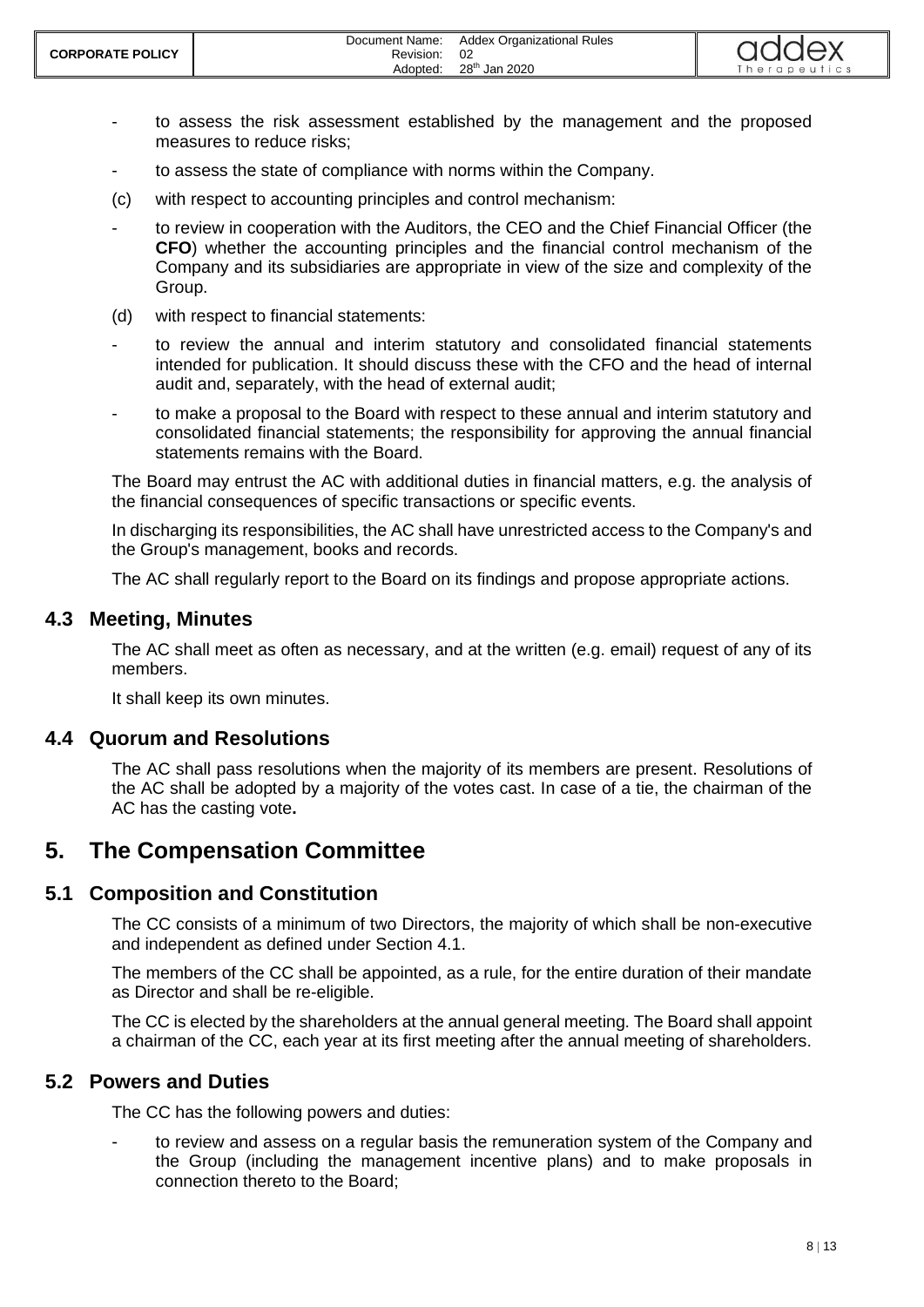- to recommend the terms of employment, in particular the remuneration package, of the CEO and to make proposals in relation to the remuneration of Directors;
- to recommend upon proposal of the CEO the terms of employment, in particular the remuneration package, of employees reporting directly to the CEO as well as review matters related to the compensation of other top managers, as well as the general employee compensation, benefit policies and HR practices of the Company;
- to make recommendations on the grant of options or other securities under any management incentive plan of the Company.

The Board may entrust the CC with additional duties in compensation matters.

In discharging its responsibilities, the CC shall have unrestricted access to the Company's and the Group's management, books and records.

<span id="page-8-0"></span>The CC shall regularly report to the Board on its findings and propose appropriate actions.

## **5.3 Meeting, Minutes**

The CC shall meet as often as necessary, and at the written (e.g. email) request of any of its members.

<span id="page-8-1"></span>The CC shall record its resolution and shall keep its own minutes.

#### **5.4 Quorum and Resolutions**

The CC shall pass resolutions when the majority of its members are present. Resolutions of the CC shall be adopted by a majority of the votes cast. In case of a tie, the chairman of the CC has the casting vote.

# <span id="page-8-2"></span>**6. The Nomination Committee**

## <span id="page-8-3"></span>**6.1 Composition and Constitution**

Should the Board elect to constitute an NC then the NC shall consist of three Directors, the majority of which shall be non-executive and independent as defined under Section 4.1.

The members of the NC shall be appointed, as a rule, for the entire duration of their mandate as Director and shall be re-eligible.

The NC constitutes itself, including shall appoint a chairman, each year at its first meeting after the annual meeting of shareholders.

#### <span id="page-8-4"></span>**6.2 Powers and Duties**

The NC has the following powers and duties:

- to assure a long-term planning of appropriate appointments to the position of CEO and to the Board;
- to nominate candidates to fill vacancies on the Board or for the position of CEO;
- to make recommendations on board composition and balance.

The Board may entrust the NC with additional duties in nomination matters.

In discharging its responsibilities, the NC shall have unrestricted access to the Company's and the Group's management, books and records.

The NC shall regularly report to the Board on its findings and propose appropriate actions.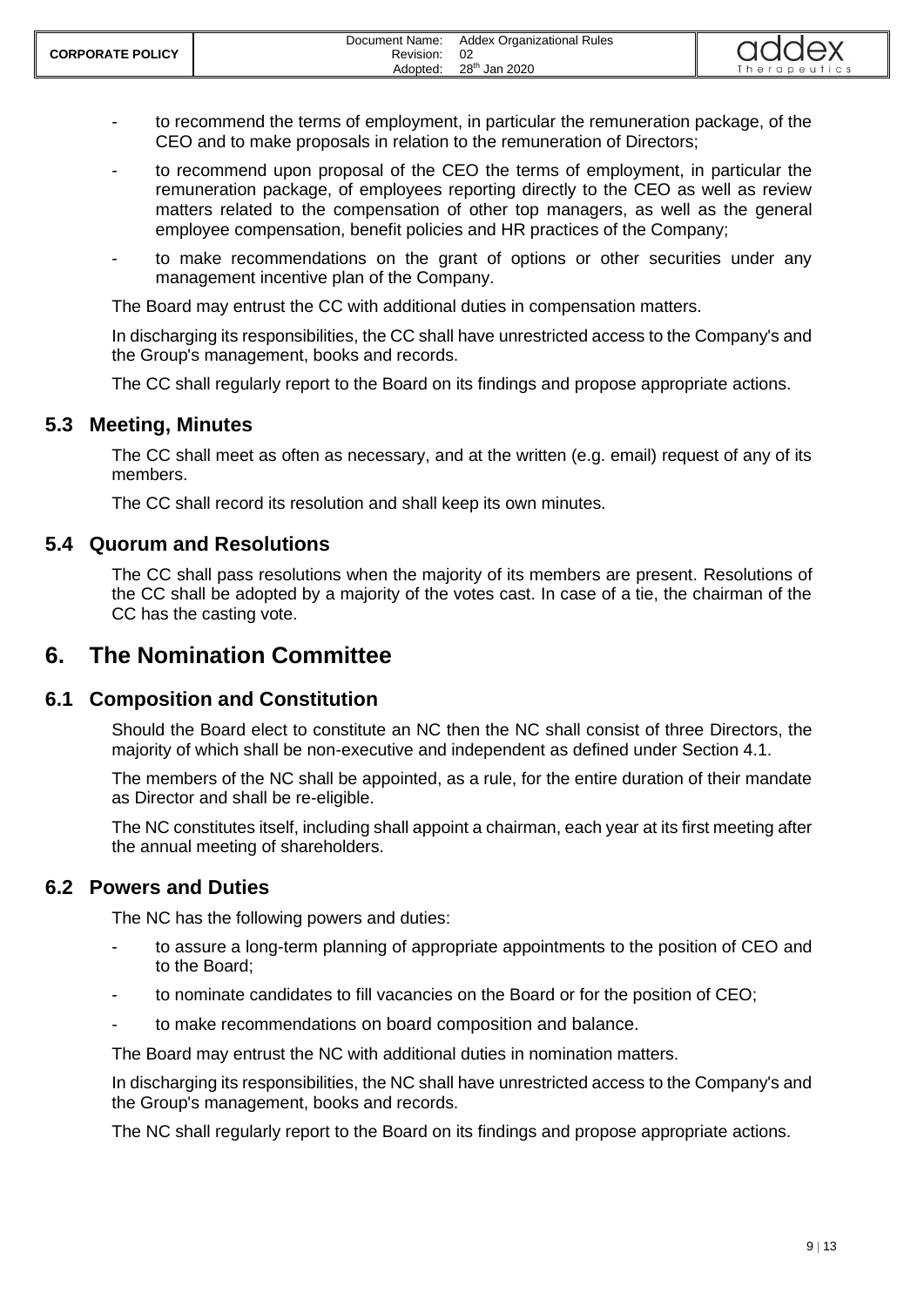| <b>CORPORATE POLICY</b> | Document Name:<br>Revision:<br>Adopted: | <b>Addex Organizational Rules</b><br>02<br>28 <sup>th</sup> Jan 2020 | addex<br>Therapeutics |
|-------------------------|-----------------------------------------|----------------------------------------------------------------------|-----------------------|
|-------------------------|-----------------------------------------|----------------------------------------------------------------------|-----------------------|

## **6.3 Meeting, Minutes**

<span id="page-9-0"></span>The NC shall meet as often as necessary, and at the written (e.g. email) request of any of its members.

<span id="page-9-1"></span>The NC shall record its resolution and shall keep its own minutes.

#### **6.4 Quorum and Resolutions**

The NC shall pass resolutions when the majority of its members are present. Resolutions of the NC shall be adopted by a majority of the votes cast. In case of a tie, the chairman of the NC has the casting vote.

# <span id="page-9-2"></span>**7. The Chief Executive Officer**

## <span id="page-9-3"></span>**7.1 Appointment and Responsibility**

The CEO shall be appointed by the Board and shall have the primary responsibility for the management of the Company and the Group.

#### <span id="page-9-4"></span>**7.2 Powers and Duties**

The CEO shall have all the powers and duties that are not explicitly reserved to the Board or a Board committee by these Organizational Rules.

In particular, he/she shall have the following powers and duties:

- the provision of all information and documents necessary to the Board;
- the implementation of the resolutions passed by the Board;
- the organization, management and control of the day-to-day business of the Company;
- the proposal to the Board for the approval of transactions to be resolved by the Board;
- the proposal to the Board for the appointment and removal of members of the AEM;
- the organization of the AEM and the preparation, calling and presiding of the meetings of the AEM.

## <span id="page-9-5"></span>**7.3 Duty to Report**

The CEO shall at each meeting of the Board report to the Board on the course of business of the Company and the Group in a manner agreed upon from time to time between the Board and the CEO.

Apart from the meetings, the CEO reports immediately any extraordinary event and any change within the Company and within the Group to the Chairman.

# <span id="page-9-6"></span>**8. The Addex Executive Management**

#### <span id="page-9-7"></span>**8.1 Composition**

The AEM consists of the CEO, as chairman, as well as of officers of the Group designated by the CEO and directly reporting to the CEO. The members of the AEM may be formally employed by the Company or by a Group company

#### <span id="page-9-8"></span>**8.2 Powers and Duties**

The members of the AEM attend to the day-to-day business of the Company and the Group under the supervision of the CEO.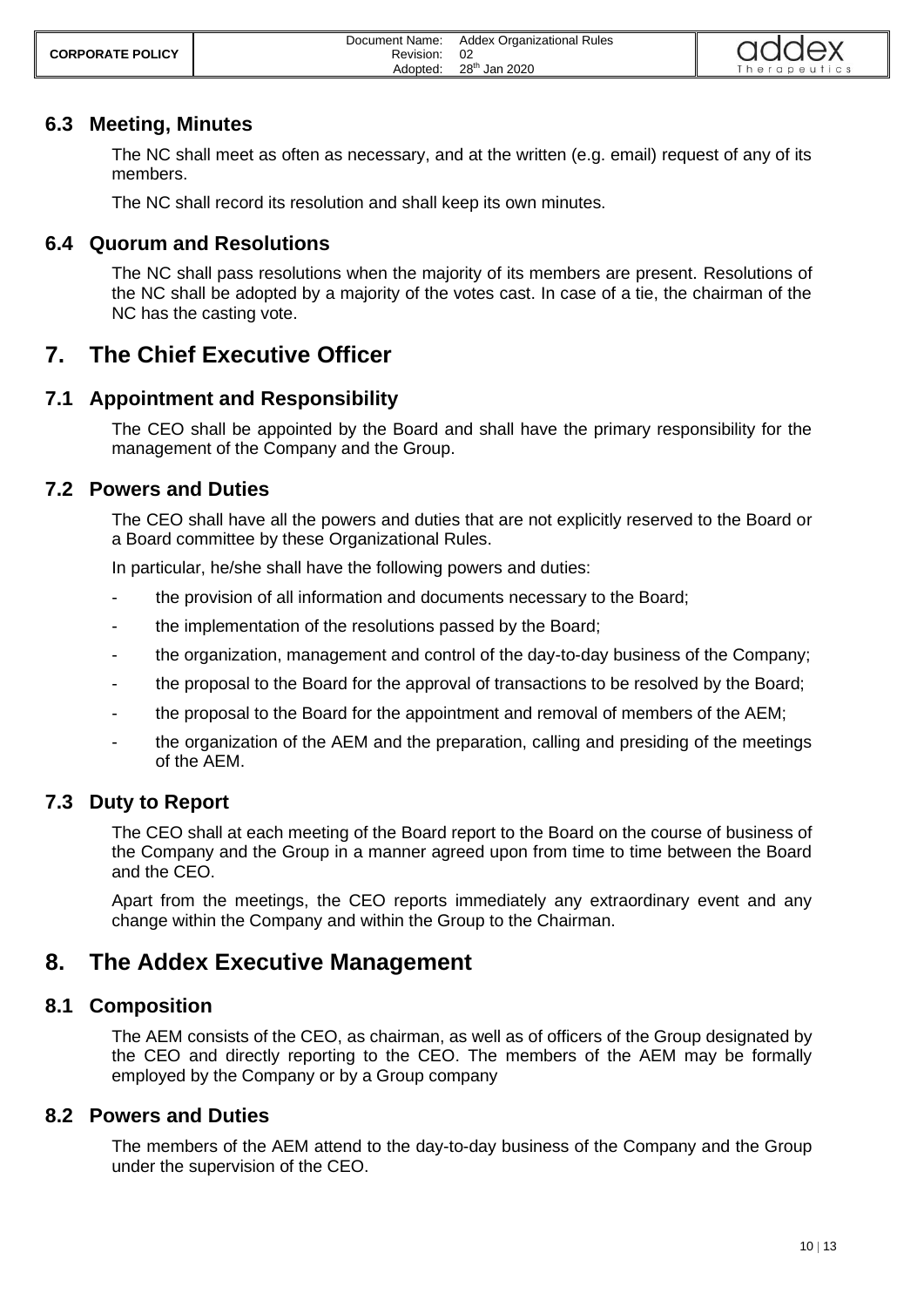| <b>CORPORATE POLICY</b> | Document Name:<br>Revision: | <b>Addex Organizational Rules</b> | addex       |
|-------------------------|-----------------------------|-----------------------------------|-------------|
|                         | Adopted:                    | 28 <sup>th</sup> Jan 2020         | herapeutics |

Each member of the AEM informs the CEO in the AEM meetings about the evolution of the business and the most important events regarding the Company and the Group. Apart from the meetings, each member of the AEM reports immediately any extraordinary event and any change within the Company and within the Group to the CEO who shall immediately inform the Chairman.

The members of the AEM shall make proposals to the CEO who will take the final executive decision

## <span id="page-10-0"></span>**8.3 Constitution**

The AEM shall constitute and organize itself under the supervision of the CEO, who shall establish the necessary regulations of the AEM.

## <span id="page-10-1"></span>**8.4 Code of Ethics for the CEO and Senior Financial Officers**

The CEO and all senior financial officers, including the CFO, the Head of Finance and persons performing similar functions (the **Senior Financial Officers** and together with the CEO, the **Named Officers**) shall:

- 1. engage in and promote honest and ethical conduct, including the ethical handling of actual or apparent conflicts of interest between personal and professional relationships;
- 2. avoid conflicts of interest and disclose to the chairman of the AC any material transaction or relationship that reasonably could be expected to give rise to such a conflict;
- 3. take all reasonable measures to protect the confidentiality of non-public information about the Company and its customers obtained or created in connection with their activities and prevent the unauthorized disclosure of such information unless required by applicable law or regulation or legal or regulatory process;
- 4. take all reasonable measures to achieve responsible use of and control over the Company's assets and resources;
- 5. promote full, fair, accurate, timely, and understandable disclosure in material respects in reports and documents that the Company files with, or submits to, the SEC and other regulators and in other public communications made by the Company in accordance with the following guidelines:

all accounting records, and the reports produced from such records, must be in accordance with all applicable laws;

all accounting records must fairly and accurately reflect the transactions or occurrences to which they relate;

all accounting records must fairly and accurately reflect in reasonable detail in accordance with generally accepted accounting principles the Company's assets, liabilities, revenues and expenses;

all accounting records must not contain any materially false or intentionally misleading entries;

- no transactions should be intentionally misclassified as to accounts, departments or accounting periods;

all transactions must be supported by accurate documentation in reasonable detail and in all material respects to be recorded in the proper account and in the proper accounting period;

- no information should be concealed from the Auditors; and
- compliance with the Company's system of internal controls is required;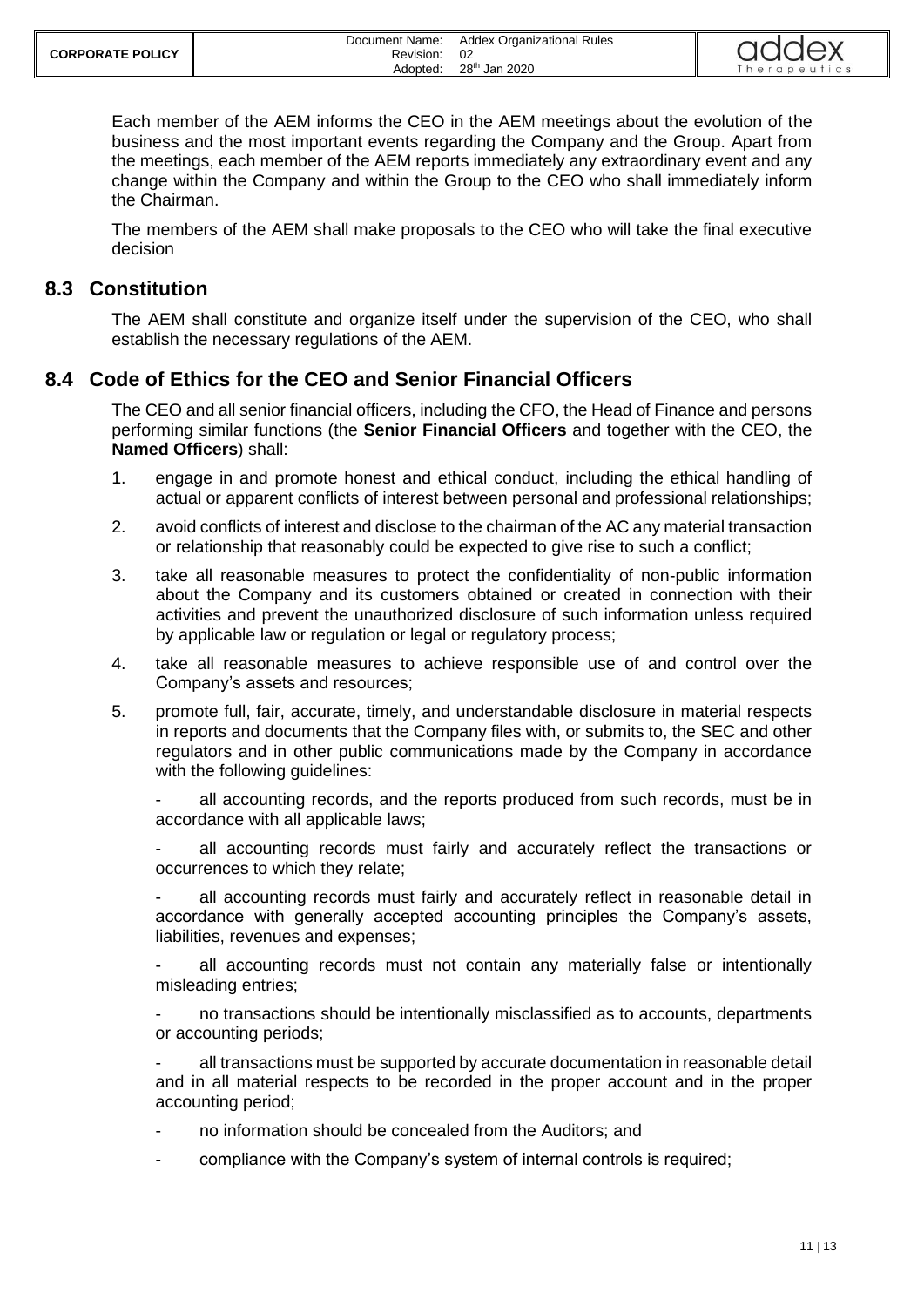- 6. comply with all governmental laws, rules and regulations applicable to the Company's business, including taking necessary steps to avoid and, where possible, prevent any violations of the securities laws;
- 7. promptly report to the Chairman of the AC (or, if the Chairman is unavailable, to all other members of the AC) any fraud, whether or not material, involving management or other employees of the Company who have a significant role in the Company's disclosures or internal controls over financial reporting; and
- <span id="page-11-0"></span>8. promptly report any possible violation of this Section [8.4](#page-10-1) to the Chairman of the AC.

# **9. Signatory Power**

The Board appoints those of its members who shall have the power to represent the Company. Those members shall have the power to sign collectively by two. The Board has further the authority to determine and confer the power to sign. Such persons shall only have the collective signature by two. Since 2013, the Company has had a significantly reduced Board and AEM and therefore the Chairman and the CEO have been granted individual signature powers.

<span id="page-11-1"></span>The signature powers shall be registered with the Commercial Register.

# **10. Confidentiality**

The Directors and the members of the AEM shall keep confidential all information and documents obtained in connection with the exercise of their function for the Company and the Group, including these Organizational Rules. Persons who have received confidential information shall not disclose its content to third parties and shall take all measures to prevent third parties from having access to its content. This obligation and duty shall continue even after the term of office of the member has expired.

Upon termination of their function they shall return to the Company all documents obtained in connection therewith.

# <span id="page-11-2"></span>**11. Conflict of Interests**

## <span id="page-11-3"></span>**11.1 General Principles**

Each Director and member of the AEM is responsible for organizing his/her private and business relationships in order to avoid conflicts of interests with the Company or the Group. A Director or a member of the AEM who is in a permanent conflict of interest shall no longer fulfill his/her function.

Directors and members of the AEM shall abstain from dealing or exercising their voting rights (if applicable) in matters involving their personal interests or the interests of individuals or entities related to them.

## <span id="page-11-4"></span>**11.2 Duty to Disclose**

A Director or a member of the AEM shall disclose all board memberships she/he holds, as well as any other interests, mandates, functions or activities which could potentially lead to a point of contact with the Company or the Group. Each such person shall disclose such interests on a continuing basis to the Secretary of the Board who shall convey them to the Chairman.

If Directors or the Chairman determine a potential conflict of interests, the Chairman may conduct supplemental investigations and shall issue a recommendation for the Board. The Board shall treat this recommendation at the latest at its next meeting.